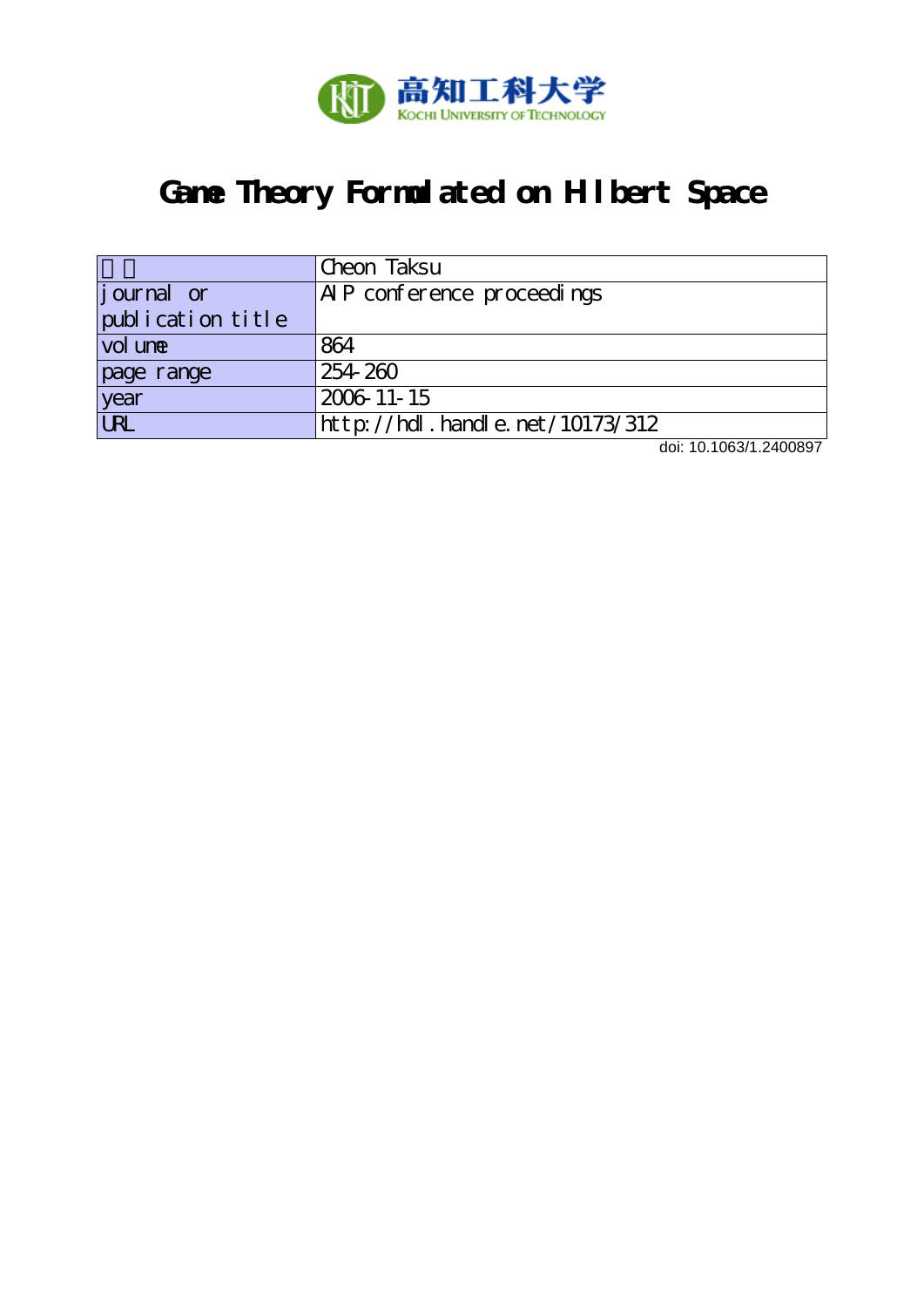## GameTheory Formulated on Hilbert Space

### Taksu Cheon

Laboratory of Physics, Kochi University of Technology, Tosa Yamada, Kochi 782-8502, Japan

Abstract. We present a consistent formulation of quantum game theory that accommodates all possible strategies in Hilbert space. The physical content of the quantum strategy is revealed as a family of classical games representing altruistic game play supplemented by quantum interferences. Crucial role of the entanglement in quantum strategy is illustrated by an example of quantum game representing the Bell's experiment.

Keywords: quantum mechanics , game theory, quantum information PACS: 03.67.-a, 02.50.Le, 87.23.Ge

#### **INTRODUCTION**

The quantum game theory  $[1, 2, 3, 4, 5]$  has two aspects. From one side, it is an extension of conventional game theory with Hilbert space vectors and operators. From the other side, it is an attempt to reformulate the description of quantum information processing with the concept of payoff maximization. with the concept of payoff maximization.

In conventional game theory, strategies of players are represented by real-valued vectors, and payoffs by real-valued matrices with no further specifications. In quantum game theory, they are replaced by complex unitary vectors and Hemitian matrices. It appears that the criterion of mathematical beauty alone favors the latter over the former. Since the space of classical strategies forms a subset of the entire quantum strategy space, it is quite natural to regard the game theory formulated on Hilbert space as a logical extension of classical game theory. It is tempting to imagine that, in search of natural extension, the quantum game theory could have eventually been found irrespective to the discovery of quantum mechanics itself. A crucial questions then arise: What is the *physical content* of quantum strategies? Which part of a quantum strategy is classically interpretable and which part purely quantum? Answers to these questions should also supply a key to understand the mystery surrounding the "quantum resolution" of games with classical dilemmas [6, 7].

Obviously, the answers to these questions are to be obtained only through a consistent formulation of game strategies on Hilbert space. When that is achieved, it can be used as a springboard to deal with the second aspect of the quantum game theory; namely, quantum games played with microscopic objects in states with full quantum superposition and entanglement. In quantum information theory, concept of efficiency occasionally arises. That would supply the payoff function once we are able to identify "game players" in the information processing. It should then become possible to reformulate the problem with the language of quantum games.

In this note, we formulate quantum strategies for classical games with *diagonal payoff* matrices, and clarify the classical and quantum contents of the resulting payoff function.

> CP864, Quantum Computing, edited by D. Goswami © <sup>2006</sup> American Institute of Physios 978-0-7354-0362-8/06/\$23.00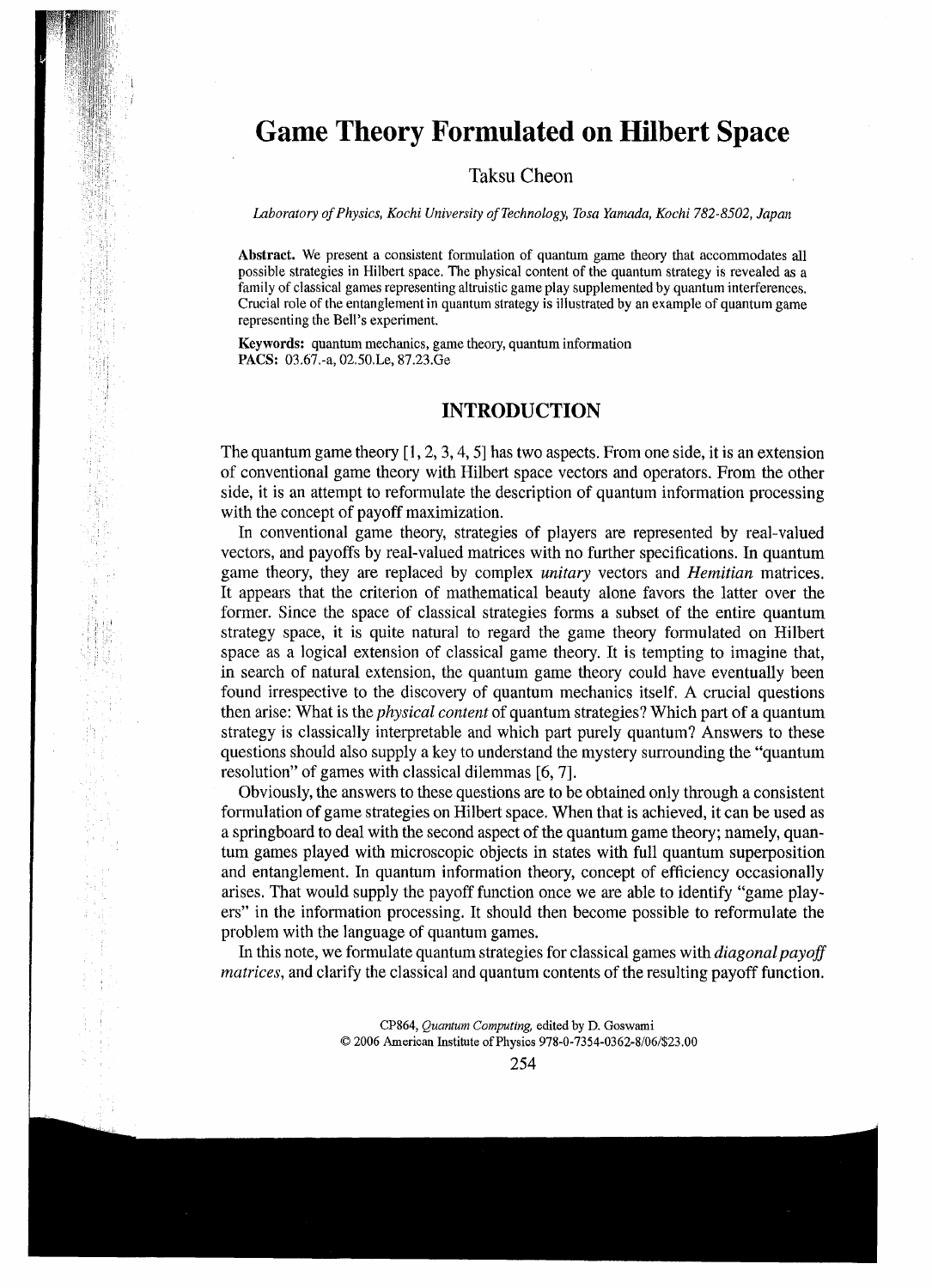ice

Japan

dates all tied as a rerences. imgame

extension the other rocessing

sal -val ued qu antum matrices. over the quantum å nHilbert gine that, ally been<br>questions  $q$ uantum s to thes "quantum

consistent De used as ely, quansrposition ;asionally ame playnulate the

nal payoff ' function.

We will discover two striking features in the results; the existence of a third party, and the mixture of altruistic strategies. We also sketch the game theoretic formulation of quantum information processing through an example of Bell's experiment. Wenaturally recover the Tsirelson's limit.

### GAME STRATEGY AND PAYOFF ON HILBERT SPACE

We start by considering *n*-dimensional Hilbert spaces  $\mathcal{H}_A$  and  $\mathcal{H}_B$  in which the strategies of the two players A and B are represented by vectors  $|\alpha\rangle_A \in \mathcal{H}_A$  and  $|\beta\rangle_B \in \mathcal{H}_B$ . The space of joint strategies of the game is given by the direct product  $\mathcal{H} = \mathcal{H}_A \times \mathcal{H}_B$ . A vector in  $\mathcal H$  representing a joint strategy of the two players can be written [8] as

$$
|\alpha, \beta; \gamma\rangle = J(\gamma) |\alpha\rangle_A |\beta\rangle_B, \qquad (1)
$$

where the unitary operator  $J(\gamma)$  provides quantum correlation (e.g., entanglement) for the separable states  $\alpha\rangle_A \ket{\beta}_B$ . The two-body operator  $J(\gamma)$  is independent of the players' choice and is determined by a third party, which can be regarded as a *coordinator* of the game.

Once the joint strategy is specified with  $J(\gamma)$ , the players are to receive the payof which are given by the expectation values of Hermitian operators A and B:

$$
\Pi_A(\alpha,\beta;\gamma) = \langle \alpha,\beta;\gamma | A | \alpha,\beta;\gamma \rangle, \Pi_B(\alpha,\beta;\gamma) = \langle \alpha,\beta;\gamma | B | \alpha,\beta;\gamma \rangle.
$$
\n(2)

Both players try to optimize their strategy to gain the maximal payoff, and the result is the quantum version of the Nash equilibrium, where we have  $(\alpha, \beta) = (\alpha^*, \beta^*)$  in the strategy space, at which point the payoffs separately attain the maxima as

$$
\delta_{\alpha} \Pi_{A}(\alpha, \beta^{\star}; \gamma)|_{\alpha^{\star}} = 0, \quad \delta_{\beta} \Pi_{B}(\alpha^{\star}, \beta; \gamma)|_{\beta^{\star}} = 0, \tag{3}
$$

under arbitrary variations in  $\alpha$  and  $\beta$ . We express the individual strategies in terms of orthonormal basis strategies  $\{|i\rangle\}, i = 1,...,n$  which we regard as common to A and B.

$$
|\alpha\rangle_{A} = \sum_{i} \alpha_{i} |i\rangle_{A}, \quad |\beta\rangle_{B} = \sum_{i} \beta_{i} |i\rangle_{B}, \tag{4}
$$

with complex numbers  $\alpha_i$ ,  $\beta_i$  normalized as  $\sum_i |\alpha_i|^2 = \sum_i |\beta_i|^2 = 1$ . We introduce the swap operator S by

$$
S|i,j\rangle = |j,i\rangle \tag{5}
$$

for the states  $\langle i, j \rangle = |i\rangle_A|j\rangle_B$ , and then  $S|\alpha, \beta\rangle = |\beta, \alpha\rangle$  for general separable states  $|\alpha, \beta\rangle = |\alpha\rangle_A |\beta\rangle_B$  results. We further introduce operators C and T by

$$
C|i,j\rangle = |\bar{i},\bar{j}\rangle, \quad T|i,j\rangle = |\bar{j},\bar{i}\rangle, \tag{6}
$$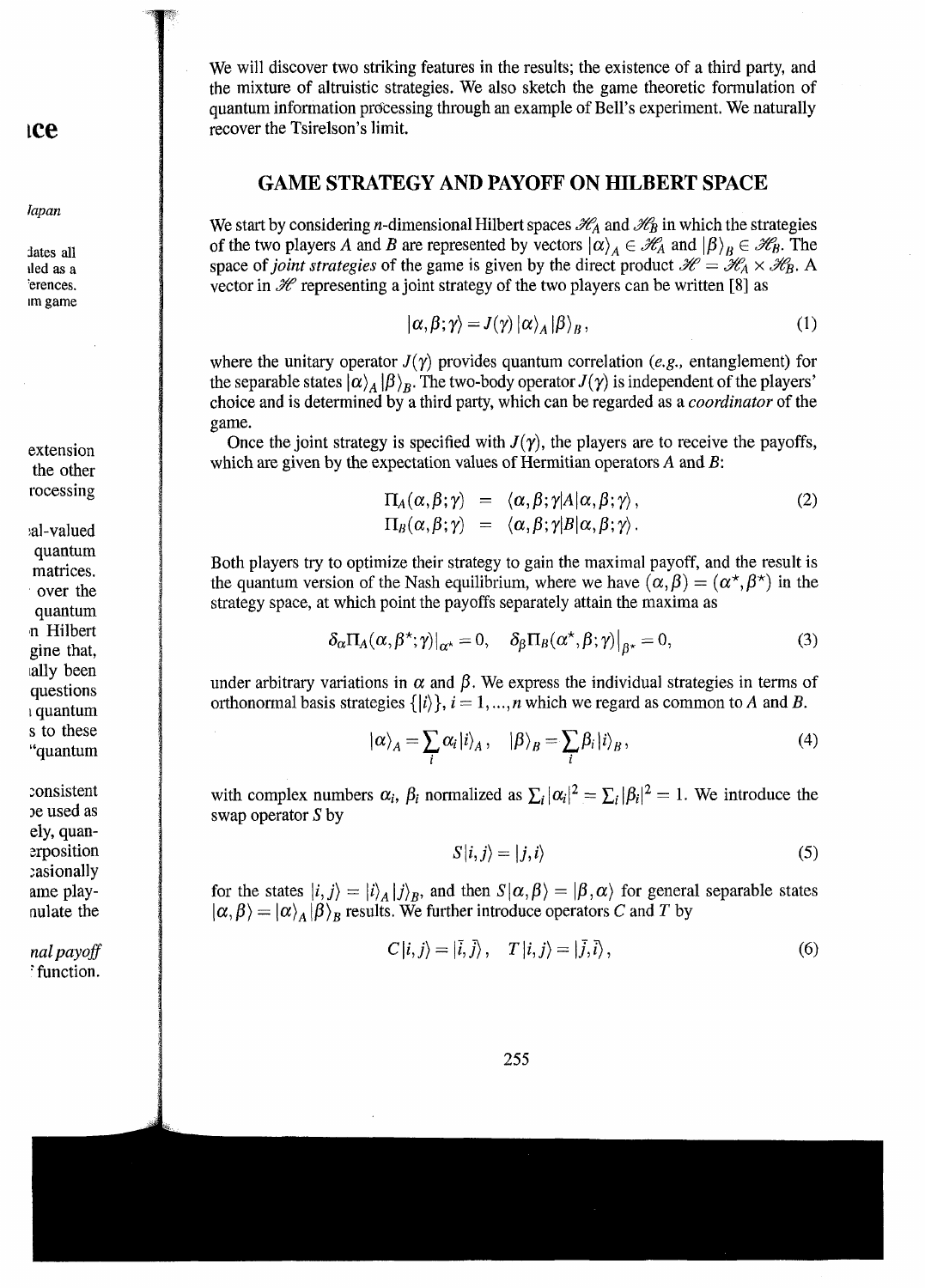where the bar represents the complimentary choice;  $\bar{i} = (n-1) - i$ . The operator C is the simultaneous renaming (conversion) of strategy for two players, and  $T$  is the combination  $T = CS$ . These operators  $\{S, C, T\}$  commute among themselves and satisfy

$$
S2 = C2 = T2 = I,
$$
  

$$
T = SC, S = CT, C = TS,
$$
 (7)

where *I* is the identity operator. They form the dihedral group  $D_2$ .

By defining the correlated payoff operators

$$
\mathscr{A}(\gamma) = J^{\dagger}(\gamma)AJ(\gamma), \quad \mathscr{B}(\gamma) = J^{\dagger}(\gamma)BJ(\gamma), \tag{8}
$$

we have  $\Pi_A(\alpha, \beta; \gamma) = \langle \alpha, \beta | \mathcal{A}(\gamma) | \alpha, \beta \rangle$ . We consider diagonal payoff matrices whose elements are given by

$$
\langle i',j'|A|i,j\rangle = A_{ij}\delta_{i'i}\delta_{j'j},
$$
  
\n
$$
\langle i',j'|B|i,j\rangle = B_{ij}\delta_{i'i}\delta_{j'j}.
$$
\n(9)

Observe that we have

$$
\Pi_A(\alpha, \beta; 0) = \sum_{i,j} x_i A_{ij} y_j,
$$
\n
$$
\Pi_B(\alpha, \beta; 0) = \sum_{i,j} x_i B_{ij} y_j,
$$
\n(10)

where  $x_i = |\alpha_i|^2$  and  $y_j = |\beta_j|^2$  are the probability of choosing the strategies  $|i\rangle_A$  and  $j \mid B$  respectively. This means that, at  $\gamma = 0$ , our quantum game reduces to the classic game with the payoff matrix  $A_{ij}$  under mixed strategies.

### ALTRUISTIC CONTENTS AND QUANTUM INTERFERENCES IN QUANTUM GAMES

Let us now restrict ourselves to two strategy games  $n = 2$ . The unitary operator  $J(\gamma)$  then admits the form,

$$
J(\gamma) = e^{i\gamma_1 S/2} e^{i\gamma_2 T/2},\tag{11}
$$

where  $\gamma = (\gamma_1, \gamma_2)$  are real parameters. Note that, on account of the relation  $S+T-C = I$ valid for  $n = 2$ , only two operators are independent in the set  $\{S, C, T\}$ . The correlated payoff operator  $A(\gamma)$  is split into two terms

$$
\mathscr{A}(\gamma) = \mathscr{A}^{\text{pc}}(\gamma) + \mathscr{A}^{\text{in}}(\gamma)
$$
 (12)

where  $\mathscr{A}^{pc}$  is the "pseudo classical" term and  $\mathscr{A}^{in}$  is the "interference" term given, respectively, by

$$
\mathscr{A}^{\text{pc}}(\gamma) = \cos^2 \frac{\gamma_1}{2} A + (\cos^2 \frac{\gamma_2}{2} - \cos^2 \frac{\gamma_1}{2}) SAS + \sin^2 \frac{\gamma_2}{2} CAC,
$$
  

$$
\mathscr{A}^{\text{in}}(\gamma) = \frac{i}{2} \sin \gamma_1 (AS - SA) + \frac{i}{2} \sin \gamma_2 (AT - TA).
$$
 (13)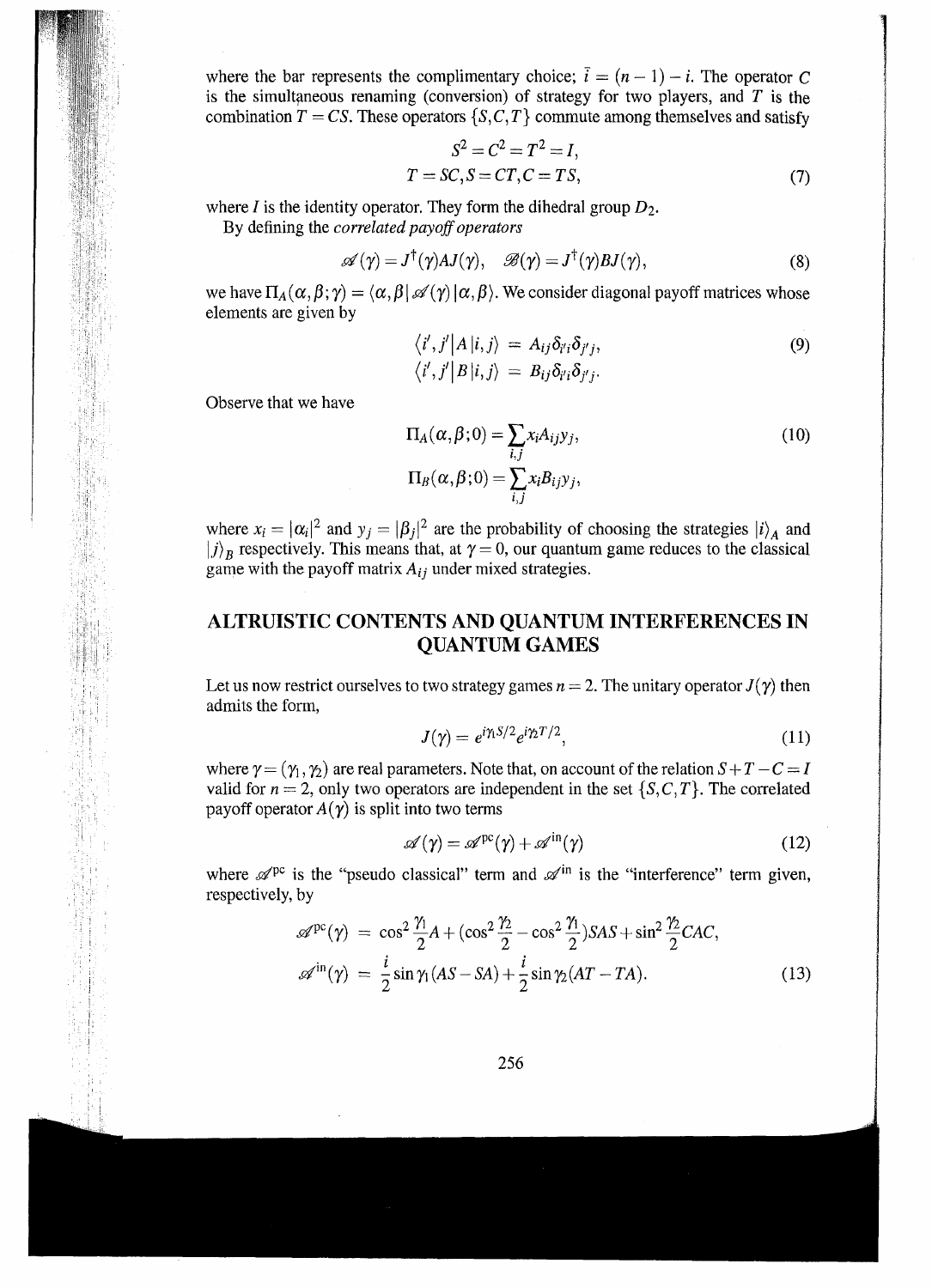rator C  $\frac{1}{\pi}$  is the l satisfy

 $(7)$ 

 $(8)$ s whose

(9)

(10)

 $|i\rangle_A$  and<br>classical

 $\mathbf{v}$  then  $\mathbf{v}$ 

 $\mathcal{L}_{\mathcal{L}}$  $'-C=I$ yrrel ated

(12)

n given,

(13)

Correspondingly, the full payoff is also split into two contributions from  $\mathscr{A}^{\text{pc}}$  and  $\mathscr{A}^{in}$  as  $\Pi_A = \Pi_A^{pc} + \Pi_A^{in}$ . To evaluate the payoff, we may choose both  $\alpha_0$  and  $\beta_0$  to be real without loss of generality, and adopt the notaions  $(\alpha_0,\alpha_1) = (a_0,a_1e^{i\xi})$  and  $(\beta_0, \beta_1) = (b_0, b_1 e^{i\chi})$ . The outcome is

$$
\Pi_A^{\text{pc}}(\alpha, \beta; \gamma) = \sum_{i,j} a_i^2 b_j^2 \mathscr{A}_{ij}^{\text{pc}}(\gamma), \qquad (14)
$$

$$
\Pi_A^{\text{in}}(\alpha,\beta;\gamma) = -a_0a_1b_0b_1[G_+(\gamma)\sin(\xi+\chi)+G_-(\gamma)\sin(\xi-\chi)],
$$

with  $\mathscr{A}_{ii}^{\text{pc}}(\gamma) = \langle i,j|\mathscr{A}^{\text{pc}}(\gamma) \left| i,j \right\rangle$  and

$$
G_{+}(\gamma) = (A_{00} - A_{11}) \sin \gamma_2,
$$
  
\n
$$
G_{-}(\gamma) = (A_{01} - A_{10}) \sin \gamma_1.
$$
\n(15)

A completely parallel expressions are obtained for the payoff matrix  $B(\gamma)$  and the payoff  $\Pi_B(\alpha, \beta; \gamma)$  for the player B.

Above split of the payoff shows that the quantum game consists of two ingredients. The first is the pseudo classical ingredient associated with  $\mathscr{A}^{\text{pc}}(\gamma)$ , whose form indicates that we are, in effect, simultaneously playing three different classical games, i.e., the original classical game A, and two types of "converted" games, specified by diagonal matrices SAS and CAC with the mixture specified by given  $\gamma_1$  and  $\gamma_2$ . Regarding  $\gamma$  as tunable parameters, we see that the quantum game contains a *family* of classical games that includes the original game. The second ingredient of the quantum game is the purely quantum component  $\mathscr{A}^{\text{in}}(\gamma)$ , which occurs only when both of the two players adopt quantum strategies with  $a_0a_1b_0b_1\neq 0$  and non-vanishing phases  $\xi$  and  $\chi$ . The structure of  $\Pi_A^{\text{in}}$  suggests that this interference term cannot be simulated by a classical game and hence represents the *bona fide* quantum aspect.

We further look into the pseudo classical family to uncover its physical content. To that end, we assume that one of the coordinator's parameters,  $\gamma_2$  is zero. We have

$$
\mathscr{A}^{pc}(\gamma_1) = \cos^2 \frac{\gamma_1}{2} A + \sin^2 \frac{\gamma_1}{2} SAS
$$
\n
$$
\mathscr{B}^{pc}(\gamma_1) = \cos^2 \frac{\gamma_1}{2} B + \sin^2 \frac{\gamma_1}{2} SBS
$$
\n(16)

The meaning of these payoff matrices becomes evident by considering a symmetric game, which is defined by requiring that the payoffs are symmetric for two players, namely  $\Pi_A(\alpha, \beta; \gamma) = \Pi_B(\beta, \alpha; \gamma)$ . The game appears identical to both players A and B. In this sense, a symmetric game is *fair* to both parties. It is easy to see that the condition of symmetry translates into the requirement  $B = SAS$ . We then have, for a symmetric game,

$$
\mathscr{A}^{\text{pc}}(\gamma_1) = \cos^2 \frac{\gamma_1}{2} A + \sin^2 \frac{\gamma_1}{2} B
$$
  

$$
\mathscr{B}^{\text{pc}}(\gamma_1) = \cos^2 \frac{\gamma_1}{2} B + \sin^2 \frac{\gamma_1}{2} A.
$$
 (17)

This means that the pseudo classical game specified by modified rule  $\mathscr{A}(\gamma_1)$  and  $\mathscr{B}(\gamma_1)$ can be interpreted as a game played with the mixture of altruism, or players' taking into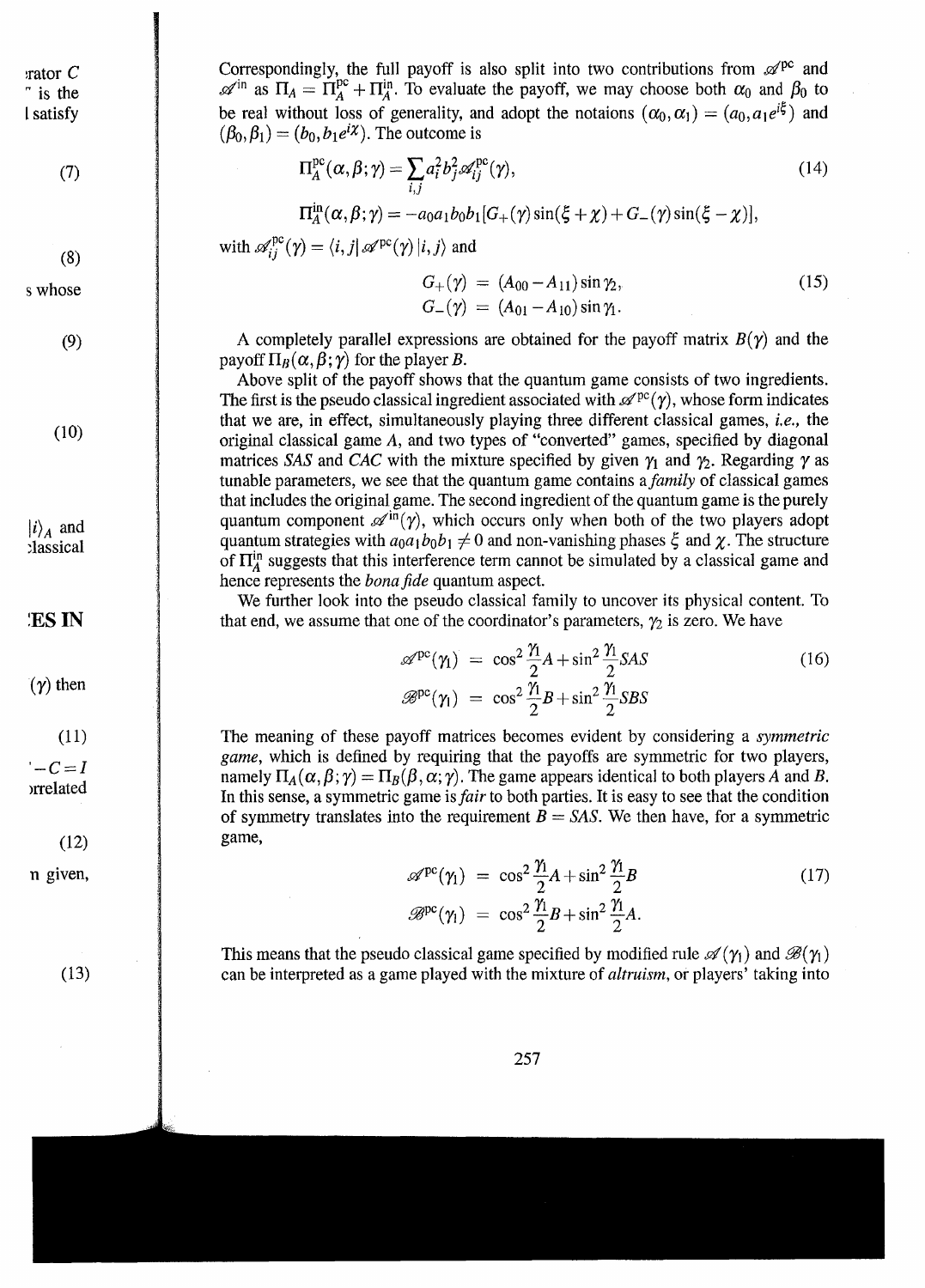account of other party's interest along with their own self-interest [9, 10]. The degree of mixture of altruism is controlled by the correlation parameter  $\gamma_1$ . It is a well known fact that altruistic behavior is widespread among primates that lead social life. It is also well known that the introduction of altruism "solves" such long-standing problems as prisoner's dilemma, to which attempts for solution within conventional game theories based solely on narrow egoistic self-interest has been notoriously difficult [11, 12].

If we fix the first correlation parameter to be  $\gamma_1 = \pi/2$ , and assume T-symmetric game  $B = TAT$ , we arrive at a parallel relation to (17), thereby proving the fact that pseudo classical family is essentially made up of classical games with altruistic modification specified by the coordinator's parameter  $\gamma$ .

For detailed solutions of Nash equilibria with exhaustive classification according to the relative value of the payoff parameters, readers are referred to [8, 13, 5].

#### BELL EXPERIMENT AS A QUANTUM GAME

What we have done up to now amounts to "quantizing" classical games. With the advent of nanotechnology, however, it is now possible to actually set up a game with quantum particles as a laboratory experiment that has no classical analogue. For such quantum games, we have to allow arbitrary Hermitian payoff operators  $A$  and  $B$ , removing the restriction to diagonal ones, (9). Without the diagonal condition, however, it turns out that the parametrization of Hilbert space  $\mathcal{H}_A \times \mathcal{H}_B$  with the correlation operator (11) is not completely valid. (It leaves certain relative phases between basis states fixed, which, for the case of diagonal payoff operators, does no harm.) Instead, we resort to the scheme devised by Cheon, Ichikawa and Tsutsui [14] that utilizes Schmidt decomposition

$$
|\Psi(\alpha,\beta;\eta)\rangle = U(\alpha)\otimes U(\beta)|\Phi(\eta)\rangle, \qquad (18)
$$

with "initial" correlated state

$$
|\Phi(\eta)\rangle = \cos\frac{\eta_1}{2}|00\rangle + e^{i\eta_2}\sin\frac{\eta_1}{2}|11\rangle, \qquad (19)
$$

and individual  $SU(2)$  rotations  $U(\alpha)$  and  $U(\beta)$  that are controlled respectively by player  $A$  and  $B$ . For definiteness we write

$$
U(\alpha) = \begin{pmatrix} \cos\frac{\theta_{\alpha}}{2} & -e^{-i\phi_{\alpha}}\sin\frac{\theta_{\alpha}}{2} \\ e^{i\phi_{\alpha}}\sin\frac{\theta_{\alpha}}{2} & \cos\frac{\theta_{\alpha}}{2} \end{pmatrix}.
$$
 (20)

The Schmidt state  $|\Psi(\alpha,\beta;\eta)\rangle$  covers *entire* Hilbert space  $\mathcal{H}_A \times \mathcal{H}_B$ . Note that the coordinator's parameters  $\eta_1$  and  $\eta_2$  have definite meaning as the measure of size and phase of two-particle entanglement.

As an example of such quantum game, let us consider payoff operators

$$
A = B = \sqrt{2} (\sigma_x \otimes \sigma_x + \sigma_z \otimes \sigma_z).
$$
 (21)

This is nothing other than the measurement operator for Bell's experiment, in which the projection of two spin  $1/2$  particles specified by the state (18) are measured separately.